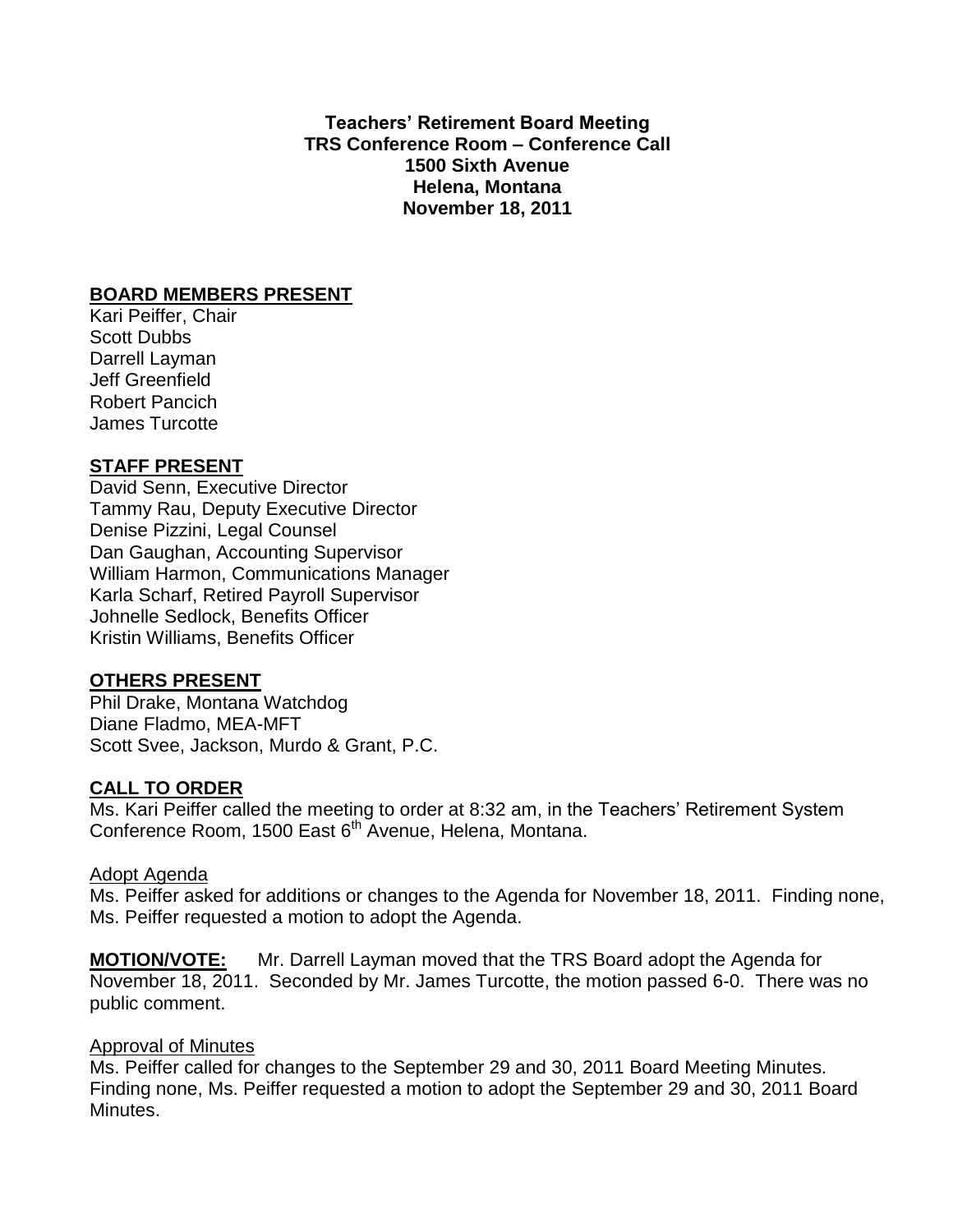**MOTION/VOTE:** Mr. Jeff Greenfield moved that the TRS Board adopt the September 29 and 30, 2011 Board Meeting Minutes. Seconded by Mr. Layman, the motion passed 6-0. There was no public comment.

#### Public Comment on Board Related Items

Ms. Peiffer called for public comment on Board related items. No public comments were made.

### **CLOSED MEETING**

### **DISABILITY APPLICATIONS**

#### Executive Session to Discuss Disability Applications

Ms. Peiffer directed the meeting to be closed at 8:37 am to discuss and review disability applications since the individual's right to privacy pertaining to their application for disability benefits clearly exceeds the merits of public disclosure.

#### **OPEN MEETING**

Ms. Peiffer reopened the meeting to the public at 9:16 am.

### Applications for Disability Retirement Benefits

#### **MOTION/VOTE:**

Mr. Layman moved to approve disability retirement request for Mr. Robert Allen. Mr. Turcotte seconded, motion passed 6-0.

Mr. Greenfield moved to approve disability retirement request for Ms. Sandra Boehmler. Mr. Robert Pancich seconded, motion passed 6-0.

Mr. Scott Dubbs moved to approve disability retirement request for Mr. Terry Grant. Mr. Greenfield seconded, motion passed 6-0.

Mr. Pancich moved to approve disability retirement request for Ms. Debra Miller. Mr. Layman seconded, motion passed 6-0.

Mr. Dubbs moved to table the disability retirement request until the February Board meeting, pending a second opinion from an oncologist and pay the early retirement for Ms. Christine Fisher. Mr. Layman seconded, motion passed 6-0.

#### **INDIVIDUAL PETITIONS**

#### Brian Adams – Purchase of Service

Mr. Adams was present to address the Board. Mr. Adams stated that he received a payment schedule for the actuarial cost to purchase two years of out of state teaching service in February 2011. When Mr. Adams inquired in September 2011 the amount quoted nearly doubled. He also stated he was not notified of this change when he inquired of the cost in February, nor did he receive the May 2011 newsletter. He is requesting to pay the original amount quoted in February 2011.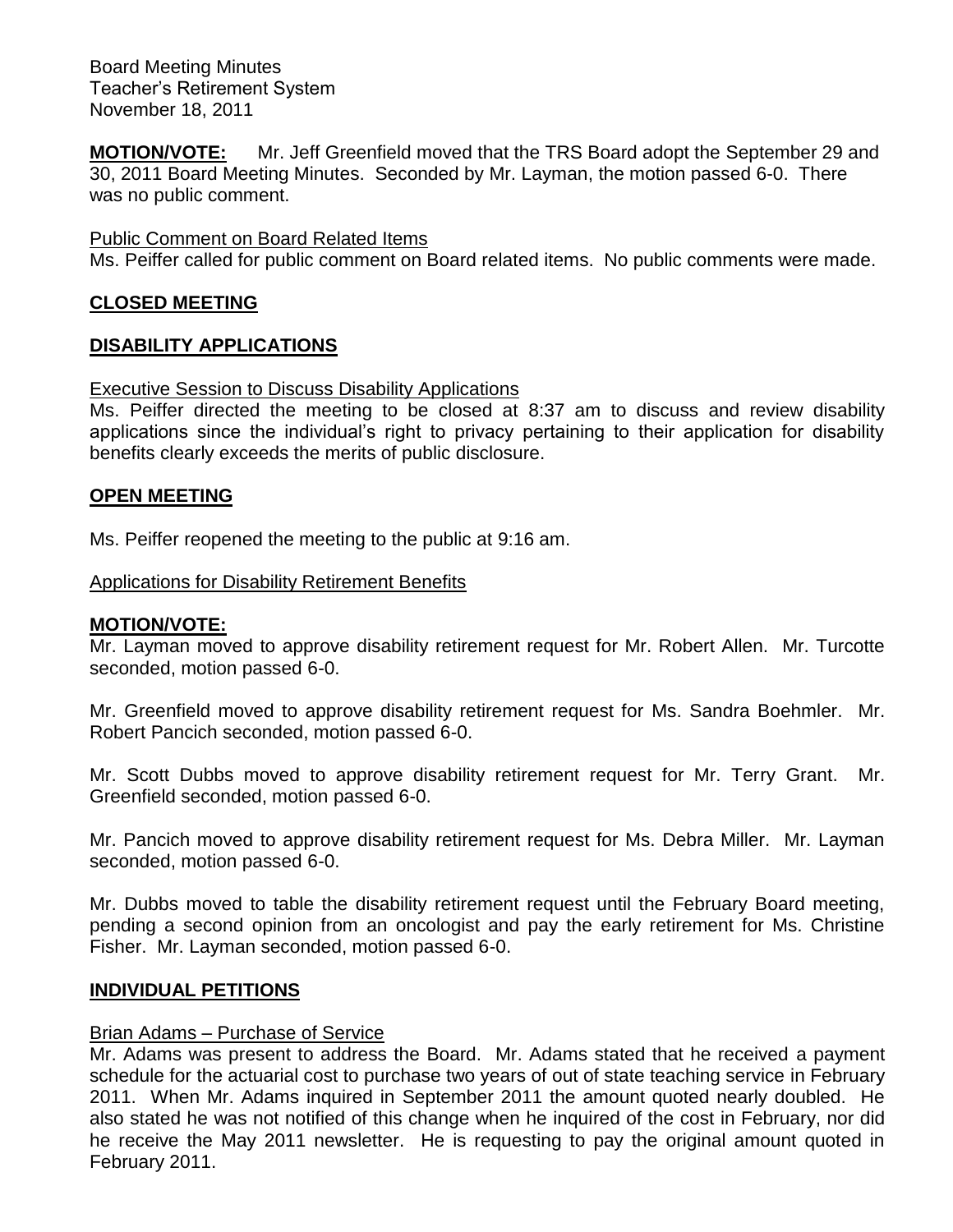Mr. Senn explained the cost increase resulted from changes recommended by the System's actuary and adopted by the Board at the September 2010 meeting. Since Mr. Adams did not receive adequate notice of the changes to the calculation, staff recommended that he be given 30 days to initiate a service purchase agreement to purchase the additional service based on the previous actuarial cost formula.

Staff also recommended that all similarly situated members be offered the same 30 day option to purchase service under the old formula. Similarly situated members are those members who requested service purchase estimates after the adoption of the new cost factors but before the effective date of the new cost factors (July 1, 2011), were given cost estimates based on the then current factors but were not informed that new cost factors would go into effect as of July 1, 2011, and for whom the old cost factors result in a lower service purchase cost. A list of these members was included in the board packet.

# **MOTION/VOTE:**

Mr. Layman moved to adopt staff's recommendation and allow Mr. Brian Adams 30 days to initiate a service purchase agreement to purchase the additional service based on the previous actuarial cost formula, and that other members with similar circumstances be given 30 days to initiate a service purchase agreement using the previous formula. Mr. Greenfield seconded, motion passed 6-0. There was no public comment.

# Sharon S Hays – Retirement Effective Date

Ms. Hays addressed the Board via teleconference. Ms. Hays asked the Board to approve her request for retirement benefits retroactive to July 1, 2010 Ms. Hays asserted that she is entitled to receive retirement benefits retroactive to July 1, 2010, because her contract with Helena Flats Elementary School was not renewed after June 2010, and she had effectively terminated TRSreportable employment at the end of that school year. Ms. Hays had been informed by TRS staff at that time that she could apply for an early retirement benefit at any time, or wait until she qualified for full retirement benefits at age 60. Ms. Hays' complete application for retirement benefits was submitted to TRS on October 12, 2011. While processing Ms. Hays' application for retirement benefits, TRS staff became aware that Ms. Hays had been employed in a TRS reportable position in October 2011, so was not eligible to retire with an effective date of retirement earlier than November 1, 2011, and was not eligible for benefits retroactive to July 1, 2010. Written notice of the final staff determination regarding date of eligibility for retirement benefits was sent to Ms. Hayes by Mr. Senn.

In her petition to the Board, Ms. Hays stated she was unaware working as a substitute teacher would affect her retirement eligibility, and that she had not filed for retirement benefits earlier because she was receiving unemployment benefits after her contract was not renewed, and because she had thought she would wait until age 60 to apply for the larger retirement benefit. Staff recommended denial of Ms. Hays' petition for retroactive benefits.

# **MOTION/VOTE:**

Mr. Greenfield moved to deny Ms. Sharon Hays petition to receive benefits retroactive to July 1, 2010. Mr. Pancich seconded, motion passed 6-0.

# **LEGAL COUNSEL'S REPORT**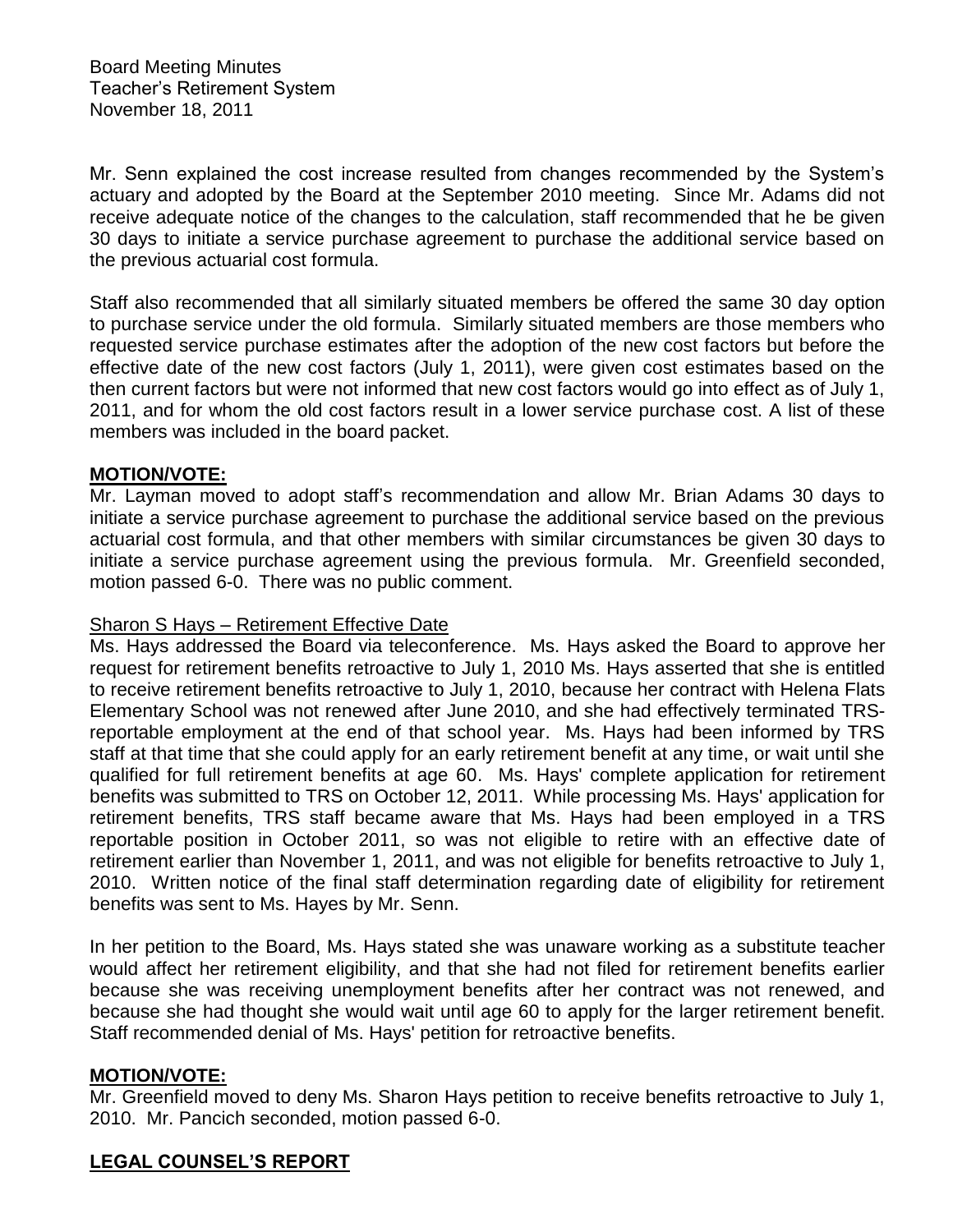### Summary of Legal Issues

Ms. Pizzini addressed the Board on the Attorney General's Opinion in regards to Public Right to Know and TRS Retiree Benefit Amounts. At the September 2011, Board meeting the Board tabled making a decision on releasing the benefit amount retirees are currently receiving, and instructed staff to send a letter to all retirees notifying them of the Attorney General's decision and to have further discussion with Montana Watchdog regarding their objectives and what information they really need. Ms. Pizzini reported that notice had been sent to all TRS retirees and noted that very few retirees responded, though the responses received were generally opposed to TRS disclosing the requested information. Ms. Pizzini also reported that, on November 16, 2011, staff of TRS and MPERA met with Mr. Carl Graham and Mr. Phil Drake of Montana Watchdog, who made the request, and, subject to Board approval, agreed to provide four items of information that would better document the amount taxpayers paid to fund retirees' benefits to Montana Watchdog in lieu of the benefit amount: 1) name of retired member, 2) years of service, 3) employer name and 4) estimated aggregate employer and state contributions made to the retirement system while the retiree was employed in a position covered under TRS.

### **MOTION/VOTE:**

Mr. Dubbs moved to authorize TRS staff to provide Montana Watchdog with a file of the four data elements agreed upon in their meeting with staff, and to instruct legal counsel to seek judicial review of the AG's opinion if a future request for disclosure of benefit amounts is received. Mr. Layman seconded.

Mr. Turcotte voiced concern that not all parties act out of the best interests of TRS retirees; therefore, he is not comfortable releasing this information. Mr. Layman asked, by releasing this information could we undermine our request for a judicial review. Attorney Scott Svee, speaking on behalf of an unidentified TRS retired member, also commented that he was concerned that providing any information now in response to the information request would "water down" a future appeal of the AG's opinion. Ms. Pizzini responded that the Attorney General's decision was specific to disclosure of the amount of a retiree's retirement benefits, and the compromise is to provide information identifying the amount of public contributions made to the retirement system on behalf of the retiree, which would certainly be determined to be public information under existing case law. Because TRS would not be providing the specific information (benefit amount) that was the subject of the AG's opinion, it should not be precluded in the future, on the basis that TRS had previously publicly disclosed such information, from contesting the AG's opinion by arguing that a retirement benefit amount is private information of a retiree. Mr. Svee concurred that the information proposed to be provided under the agreement with Montana Watchdog appears to be public information, but indicated there may still be benefit in requesting judicial review of the AG's opinion right now. Member Dubbs commented that he understands and agrees with the concerns around publicly disclosing information pertaining to TRS members and retirees, but believes an agreement to provide other information that meets Montana Watchdog's needs may be prudent as judicial review of the AG's opinion is not certain to result in a determination favorable to TRS members.

# **VOTE:**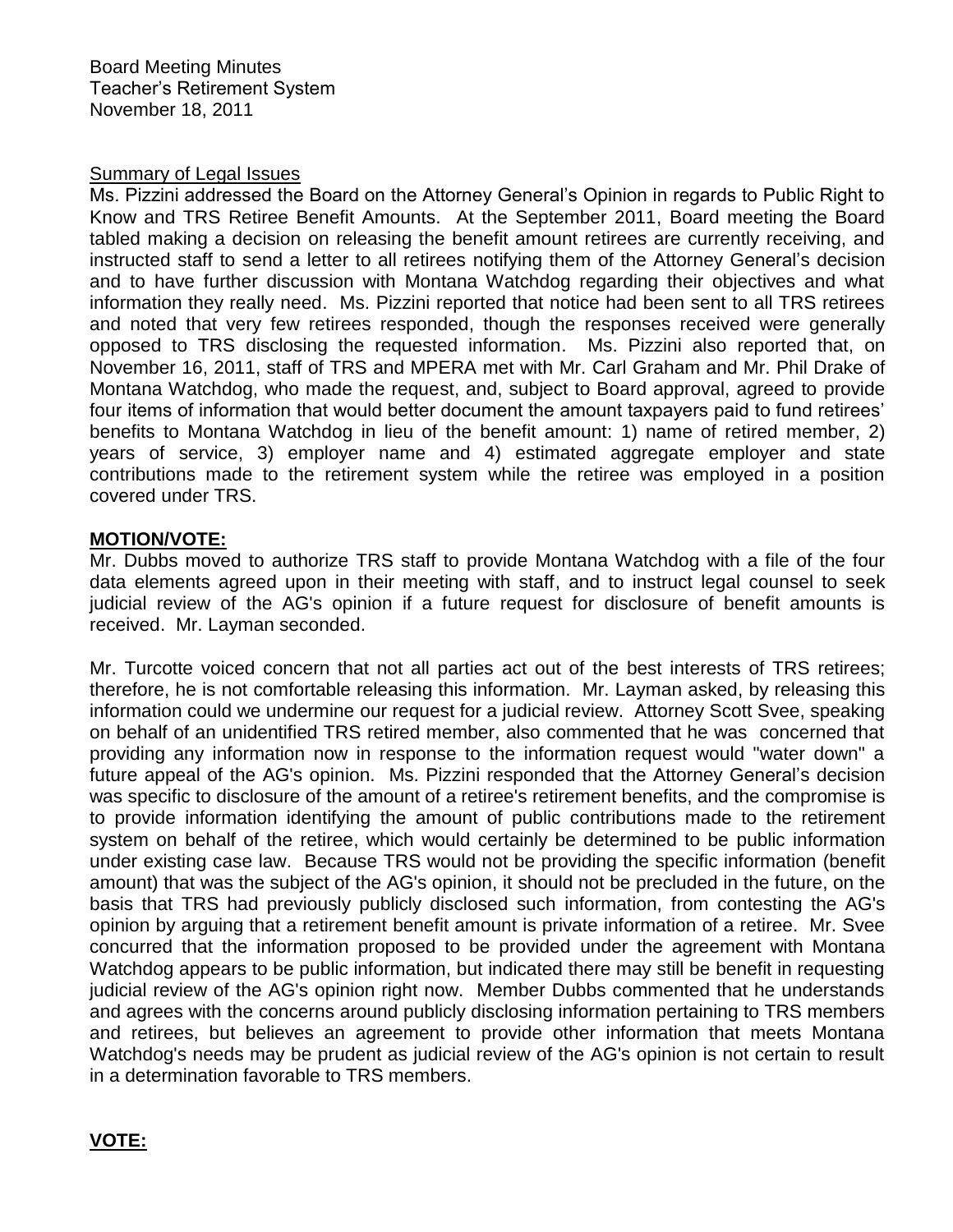Motion passed 5-1, Mr. Turcotte voted nay. TRS staff was instructed to notify TRS retirees of the decision to disclose information.

# Summary of Legal Issues

Ms. Pizzini updated the Board on current legal issues. She indicated that we have still not received the Court's determination on the petition for judicial review of the Mavencamp matter. Ms. Pizzini indicated that she would not be providing status updates on the Douglas Walsh/Ennis Schools contested case due to the prohibition on ex parte communications, but that the Board should request updates from their contract counsel, Curt Drake, if they have questions regarding the case.

Ms. Pizzini also reported on a variety of foundations and other entities authorized under Montana's public education laws or affiliated with TRS employers. When these entities employ TRS retirees, often as independent contractors, it raises several questions. Are or should those entities be "employers" for TRS purposes? Are the retirees genuinely independent contractors or are they employees? The range of these questions and issues has expanded based on the increased volume of information being provided to TRS on working retirees following the 2011 legislative changes. Staff has already had some conversations regarding these issues with OPI, Department of Labor and Industry, representatives of school districts, and Education Coops. TRS staff needs to update the Board and obtain direction from the Board regarding an appropriate process for resolving the questions and issues. Ms. Pizzini indicated staff would work first with the members of the Legislation/Litigation committee to narrow the issues, and then bring specific issues/proposals to the Board for consideration.

# **EXECUTIVE DIRECTOR'S REPORT**

#### TRS Funding Workplan

Mr. Senn directed the Board to handouts: a NASRA Briefing paper on hybrid retirement plans and the TRS pension plan long-term funding work plan.

#### 2013 Legislative Concepts

Legislative concept planning will take place through mid-January 2012. Outlines of proposed legislative concepts will need to be submitted to the Governor's Budget Office in April 2012 and bill drafts are due September 2012.

# Annual Per Diem Election Form

Mr. Senn advised the Board members that if they are receiving the \$50 per diem while serving as a Board member and their regular salary for an overlapping period, they must file a Multiple Public Employment Disclosure form with the Commissioner on Political Practices by December 15, 2011. If the public employee is on approved leave from other public employment, such as annual leave or compensation time, while performing TRS duties, they will not need to complete this form.

# October 20 SAVA Committee Meeting

Mr. Senn reported that he and Ms. Roxanne Minnehan, Montana Public Employee Retirement, addressed the SAVA committee on October 20, 2011. Mr. Senn discussed the TRS Board's work plan for getting out their funding message and plans for the 2013 legislative session.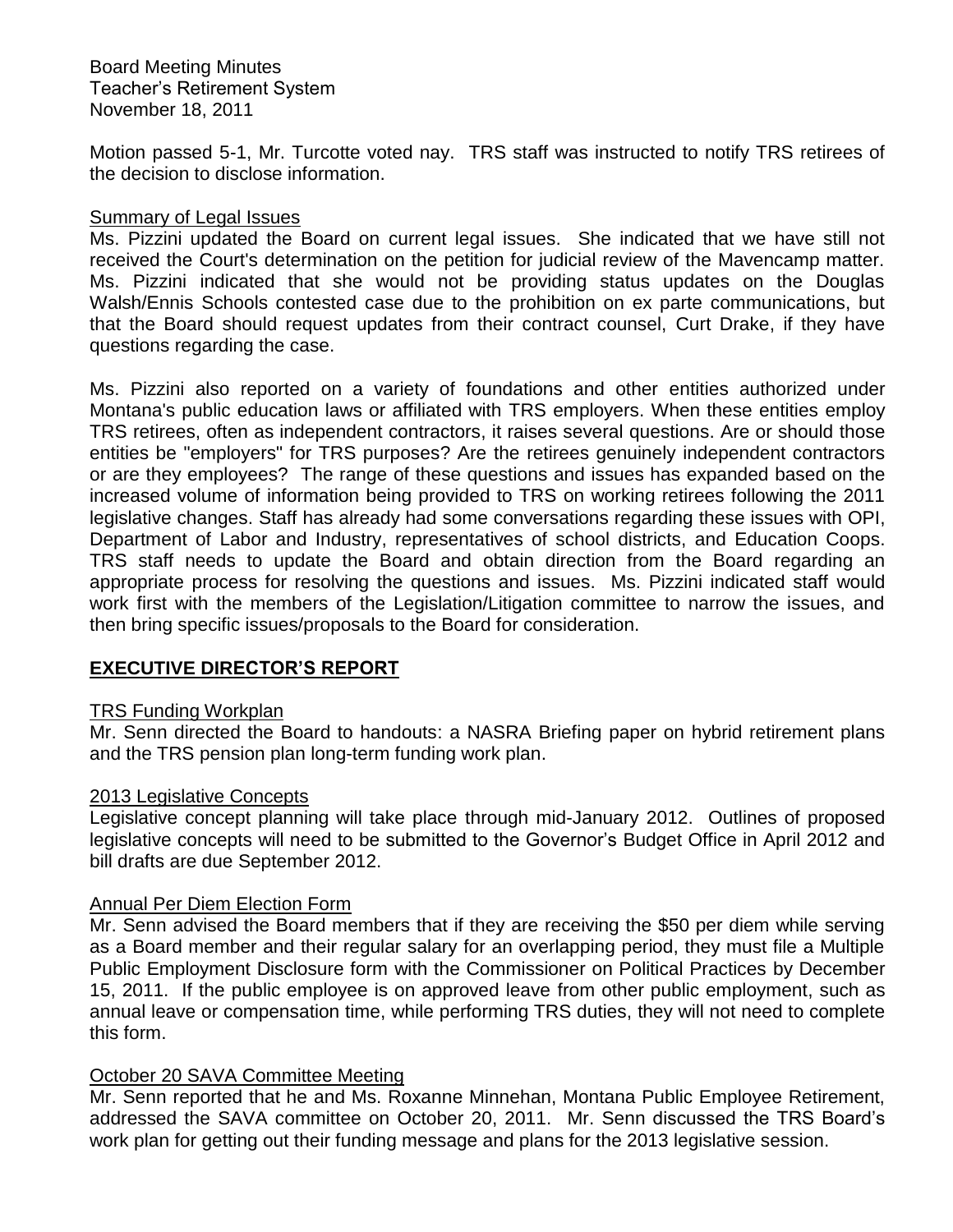#### Executive Summary

The Legislative Auditor's Office has completed their financial audit. Staff anticipates their only recommendation will be that the Board seeks funding to make the system actuarially sound.

### **OTHER BUSINESS**

#### 2012 Meeting Dates

The Board's policy Manual states that the Board shall meet at least four times a year. After some discussion, the Board agreed to meet on February 2, May 11, September 28, and December 7, 2012

#### **MOTION/VOTE:**

Mr. Turcotte moved to approve the Board meeting dates as discussed. Mr. Greenfield seconded, motion passed 6-0. There was no public comment.

#### Out of State Travel Requests

Mr. Senn requested he be authorized to attend the 2012 National Council on Teachers' Retirement Legislative Committee in Washington DC.

#### **MOTION/VOTE:**

Mr. Pancich moved that the TRS Board approve the out of state travel for Mr. David Senn. Seconded by Mr. Layman, the motion passed 6-0. There was no public comment.

#### Fiscal Year 2012 Budget Amendment

Mr. Dan Gaughan presented the budget amendment, which was reviewed by the Budget/Audit subcommittee. The proposed amendment included increases to "Personal Services" due to the Communications Manager position being changed from part-time to full-time, increases in costs in postage & mailing, travel, miscellaneous communications, and miscellaneous contracts, and a decrease in costs for printing and publications & graphics.

#### **MOTION/VOTE:**

Mr. Pancich moved to approve the budget amendment as presented including the change of the Communications Manager position to full-time from part-time. Mr. Turcotte seconded, motion passed 6-0. There was no public comment.

Financial Statements, Delinquent Agency, and Budget Reports Mr. Gaughan reported that TRS staff again received the GFOA Award for their 2010 CAFR.

Mr. Gaughan pointed out changes to the real estate pool, fund balance, and investment revenue. Expenses are similar to last year.

#### Investment Report

Mr. Turcotte gave an investment update. He stated that the Board of Investments had a training session on Monday, November 14, at which Mr. South gave a presentation on funding the retirement systems. Mr. South stated the question was not what the investment assumption should be, but that if you are not receiving enough contributions to sustain the system, you will start spending the principle and other changes will need to take place to sustain the system. TRS cannot invest its way out of the hole.